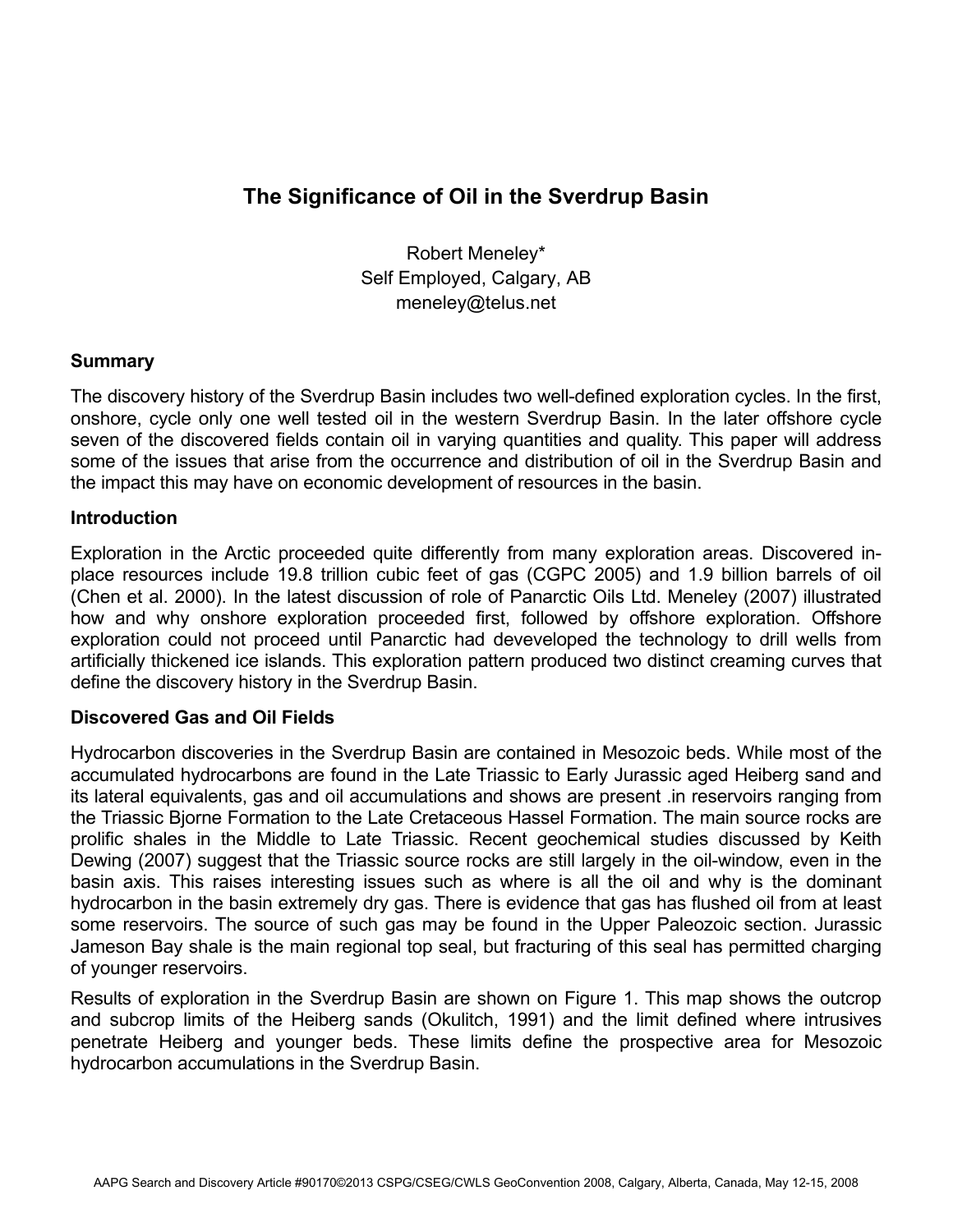- Discovered gas and/or oil fields are shown in red, fields where oil has been tested are ringed in green,
- Dry structures are in blue,
- Undrilled prospects are in yellow.
- Carboniferous diapirs and salt walls that penetrate the sediments and rise to the surface or sea floor are shown in grey.

In the western Sverdrup Basin seventeen gas and oil fields have been found, discovered resources include 19.8 trillion cubic feet of gas in place (CGPC 2005) and 1.8 billion barrels of oil in place (Chen et al., 2000). The two largest gas fields, Drake Point and Hecla, are located on broad low relief, wrench fault related anticlines close to the southern limit of Heiberg sand. These fields have thin gas pays but cover very large areas.

The remaining discoveries in the basin have been made on unpierced salt structures of varying amplitudes. A dominant characteristic of such discoveries is that the gas column is limited to about 600 feet or less. This gas column appears to be the maximum that can be retained by the Jameson Bay top seal. As a result, the structural traps are dramatically underfilled and in many cases only 10% of the trap capacity is occupied by hydrocarbons. Evidence for hydrocarbon loss has been demonstrated in a number of fields where residual oil is present in water-saturated sands (Waylett and Embry 1993). Leaky traps characterize the hydrocarbon system in the Sverdrup Basin.

Discovered oil resources in the Sverdrup Basin are confined to the axis of the basin and are highlighted on Figures 1 and 2. Oil is housed in Heiberg, Awingak and Isachsen sands and there is no apparent trend to the discovery history. Oil gravities vary from 41°API in the Awingak at Cisco to about 10°in the Heiberg at Balaena. With the exception of those two fields the remaining oil zones are associated with gas reservoirs.

The 100 million barrel tar sand deposit at Marie Bay (Trettin and Hills, 1966) on western Melville Island is held in a possible stratigraphic trap in the Bjorne Formation where conventional oil has been highly degraded by exposure at surface. The trapping mechanism includes an overlap of Jurassic shale in a manner analogous to the stratigraphic trap component in the Hecla gas field. Oil was also tested from Bjorne on the culmination of the Hecla structure and a smaller oil show occurred in the Bjorne at the culmination of the Drake Point structure as well.

Live oil was recovered in the sulphur test holes drilled by King Resources around the Barrow Dome on the Sabine Peninsula. Oil was seen in the Late Cretaceous Hassel and Kanguk sands as well as in the Otto Fiord carbonates associated with the salt dome (reported in Osadetz, 1979).

Given the requirement for areally large traps to house large gas deposits demonstrated by the exploration history of the basin (Meneley, 2006a), the undiscovered gas resources will be found mainly in small structural and stratigraphic traps, many of which may be found on piercement salt structures. As oil utilizes trap capacity much more efficiently than gas any oil bearing smaller traps may be more economically attractive. In any event the presence of combined oil and gas reservoirs will complicate the production of gas until such time as an oil delivery system is available to produce the oil. Another potential complication lies in the presence of residual oil in the Heiberg gas reservoirs at Drake Point (Waylett, 1990,Waylett and Embry, 1993) and Hecla (Gentzis and Goodarzi, 1993). While the presence of degraded residual oil does not appear to have affected the permeability as demonstrated by consistent high gas flow rates achieved (Waylett, 1990 any residual oil volume will need to be considered when calculating the amount of gas contained in those fields.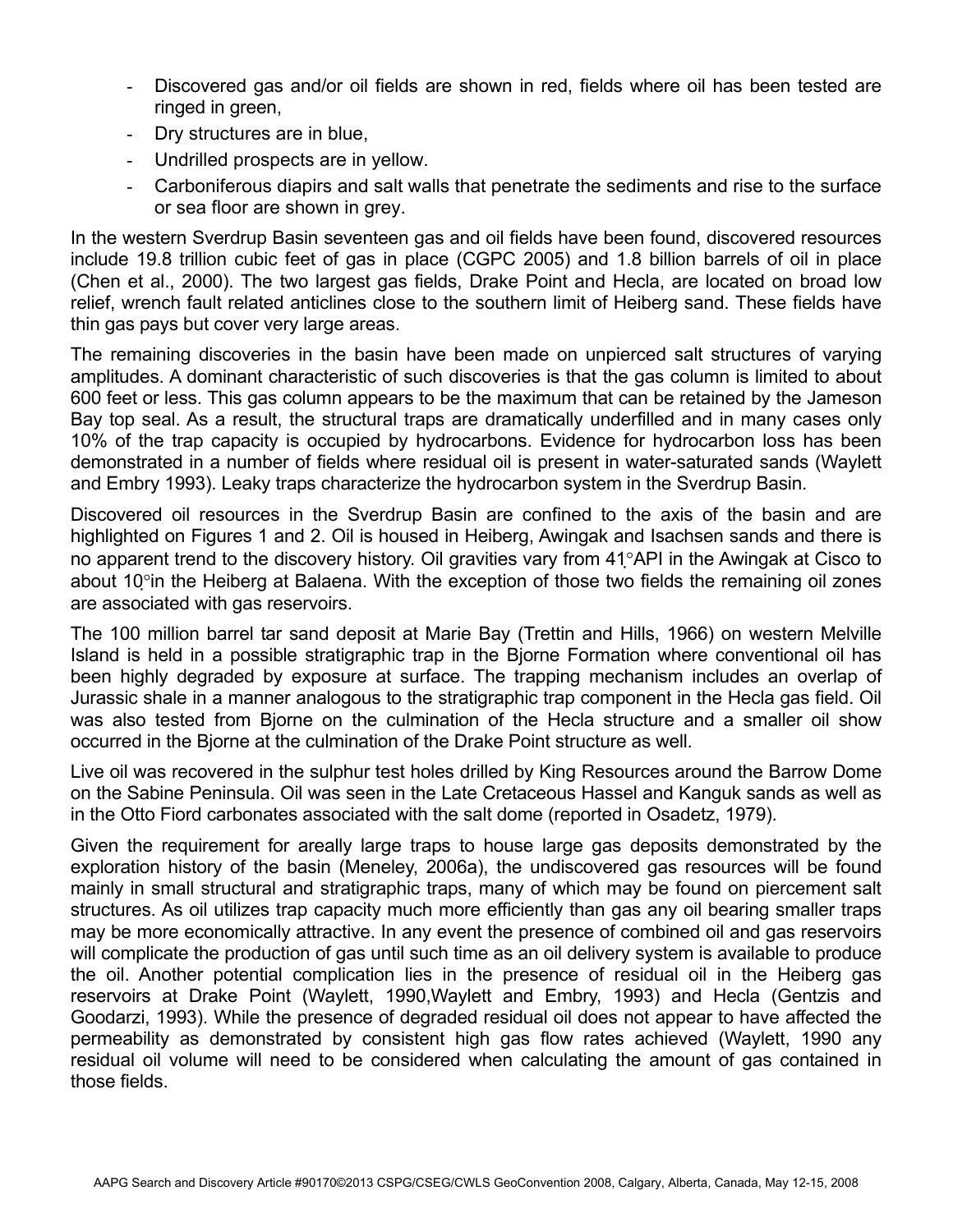Climate change has already impacted the ice cover in the Sverdrup Basin. It may be no longer feasible to conduct seismic surveys on the ice or to construct ice-drilling platforms. Reasonably open-water conditions will be required to conduct detailed 2D and 3D seismic surveys that will be needed to define small, complex traps. There may be a period of time when ice conditions preclude both the ice-friendly techniques used by Panarctic and conventional marine exploration.

#### **Conclusions**

The presence of oil in the Sverdrup Basin needs to be considered both as an economic target in its own right and also as a factor impacting the volume and deliverability of gas. Smaller salt dome related traps might present attractive exploration targets for oil.

#### **Acknowledgements**

Permission to use and modify the illustrations in this paper has been given by the Canadian Gas Potential Committee. I am responible for the content of the paper.

#### **References**

CGPC, 2005, Natural Gas Potential in Canada – 2005, Volume 3: Frontier Basins of Canada: The Canadian Gas Potential Committee, 2006, ISBN 0-9682125-7.

Chen, Z., Osadetz, K.G., Embry, A.F., Gao, H and Hannigan P.K., 2000, Petroleum potential in western Sverdrup Basin, Canadian Arctic Archipelago: Bulletin of Canadian Petroleum Geology, v. 48, p. 323-338.

Dewing, Keith, 2007, Thermal maturity in the Sverdrup Basin, Canadian Arctic Islands: Canadian Society of Petroleum Geologists, Basin Analysis Division presentation and abstract, December 4, 2007.

Gentzis, T. and Goodarzi, F., 1993, The source-rock potential and thermal maturity of the sedimentary succession in the Drake and Hecla hydrocarbon fields, Melville Island, Canadian Arctic Archipelago: In: Arctic Geology and Petroleum potential. T.O. Vorren, E. Bergsager, O.E. Dahl-Stamnes, E Holter, B. Johansen, E Lie and T.B. Lund (eds.). Norwegian Petroleum Society (NPF), Special Publication no. 2, p. 150-171.

Meneley, Robert, 2006a, How to Look at Frontier Basins: An example from the Canadian Arctic: CSPG-CSEG-CWLS Annual Convention, What's Next? Where is our industry heading. Extended Abstract 10p.

Meneley, Robert A, 2007, Exploration results in the Canadian Arctic Islands: Arctic Energy Summit Technology Conference, Anchorage, Alaska, 16p.

Okulitch, A.V., 1991, Geology of the Canadian Arctic Archipelago, Northwest Territories and North Greenland, 1:2,000,000 map Figure 2. In: Geology of the Innuition Orogen and Arctic Platform of Canada and Greenland. H.P. Trettin (ed.) Geological Survey of Canada, Geology of Canada, no. 3, p. 369-434.

Osadetz, Kirk G., 1979, Diapiric controls on Cretaceous sedimentation; Barrow Dome, Melville Island, Canadian Arctic Archipelago: Department of Geology, University of Toronto, Toronto, Ontario. 22p.

Trettin, H.P., and L.V. Hills, 1966, Lower Triassic tar sands of Northwestern Melville Island, Arctic Archipelago: Geological Survey of Canada Paper 66-34, 122p.

Waylett, D.C., 1990, Drake Point gas field, Canadian Arctic Islands: In: Structural Traps I, Tectonic Fold Traps, Treatise of Petroleum Geology Atlas of Oil and Gas Fields, compiled by Edward A. Beaumont and Norman H. Foster, p. 77-102.

Waylett, D.C., and Embry, A.F., 1993, Hydrocarbon loss from oil and gas fields of the Sverdrup Basin, Canadian Arctic Islands: In: Arctic Geology and Petroleum potential. T.O. Vorren, E. Bergsager, O.E. Dahl-Stamnes, E Holter, B. Johansen, E Lie and T.B. Lund (eds.). Norwegian Petroleum Society (NPF), Special Publication no. 2, p. 195-204.